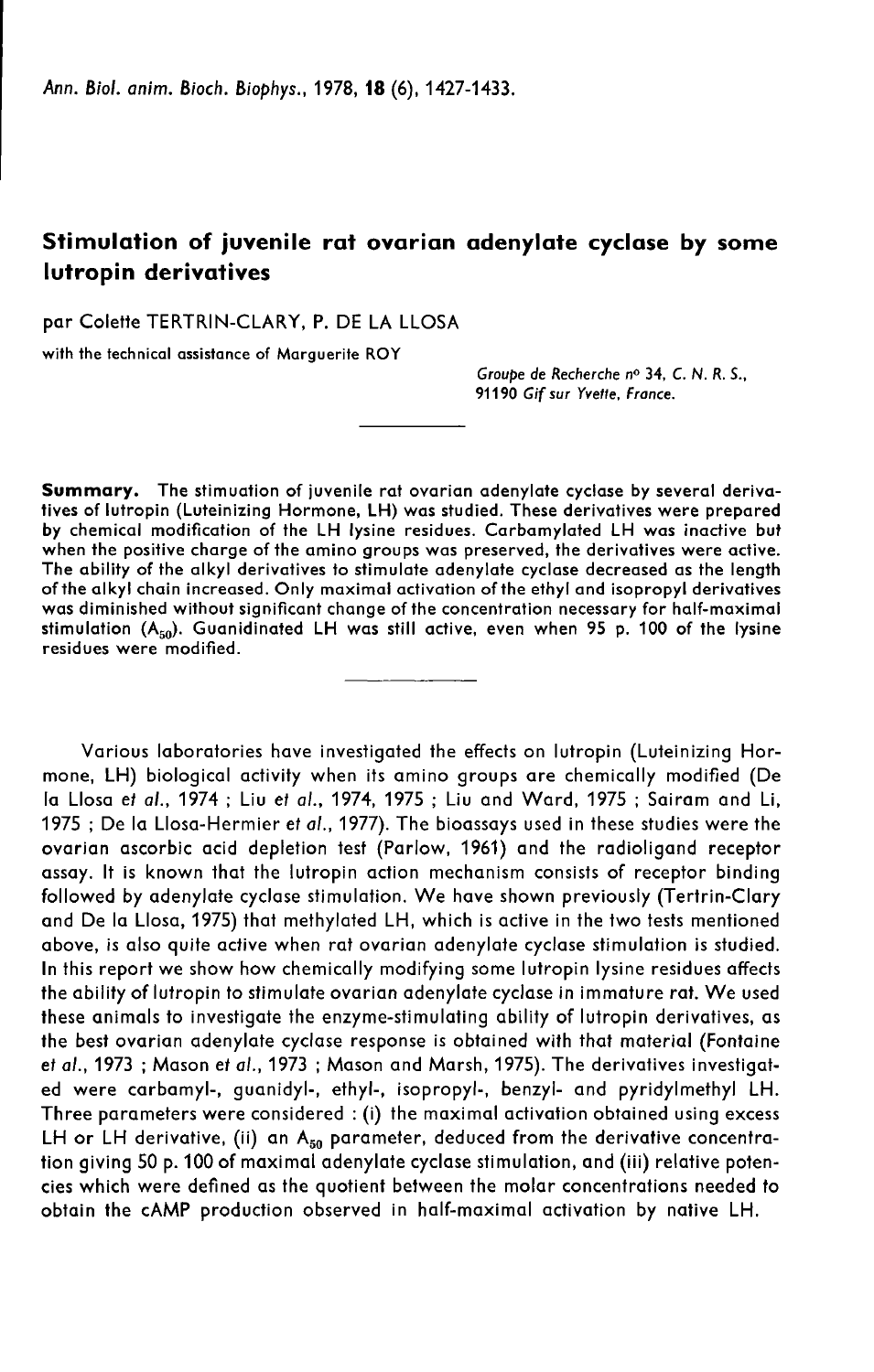## Material and methods.

Highly purified ovine LH was prepared in our laboratory with a potency of 1.89 (1.38-2.52)  $\times$  NIH S11. Carbamylation and guanidination was carried out for 7 days in order to get a quantitative modification of lysine residues. Reductive alkylation (Means and Feeney, 1968) was used to introduce different alkyl chains. Acetaldehyde (Merck) was employed for ethylation, acetone for isopropylation, benzylaldehyde and isonicotinaldehyde (Sigma) for introducing benzyl and pyridylmethyl groups, respectively. All these derivatives were purified by gel filtration on Biogel P-100 as previously described (De la Llosa, 1968). Amino acid analysis (with a Technicon Autoanalyser) was used to investigate the degree of lysine residue modification. These data are summarized in table 1. It should be pointed out that the degree of alkylation reached using different aldehydes decreases as their molecular weight and size increase.

|  | TABLE |  |
|--|-------|--|
|--|-------|--|

| Derivatives      | p. 100 of modified<br>lysine |  |  |
|------------------|------------------------------|--|--|
| $Ethyl-LH$       | 66                           |  |  |
| Propyl-LH        | 69                           |  |  |
| Isopropyl-LH     | 62.5                         |  |  |
| Benzyl-LH        | 45                           |  |  |
| Pyridylmethyl-LH | 50                           |  |  |
| Guanidinated LH  | 95                           |  |  |
| Carbamylated LH  | 50                           |  |  |

Degree of modification of derivatives

22-day old rats (Iffa Credo) were killed and the ovaries rapidly excised and minced. Using a loose-fitting glass homogenizer the ovaries were homogenized in 5 mM Tris-HCI buffer, pH 7.4, containing 10 mM MgCl<sub>2</sub> and 100 mM sucrose. Ten up and down strokes were given with a Teflon rod. The homogenate (100 mg wet tissue/1 ml buffer) was then filtered through a layer of cheese cloth. The incubation medium for adenylate cyclase assay contained 33 mM Tris-HCI buffer pH 7.4, 3 mM<br>MgSO<sub>4</sub>, 2.5 mM NaCl, 0.1 mM GTP, 0.1 mM ATP, bovine serum albumin 0.2 p. 100, up and down strokes were given will a Tellon rod. The homogendie (too mg welf<br>tissue/1 ml buffer) was then filtered through a layer of cheese cloth. The incubation<br>medium for adenylate cyclase assay contained 33 mM Tris-HC various amounts of hormone or derivatives. The reaction was started by adding the homogenate (700 ug of protein). It was allowed to proceed for 10 min. at 37 °C and stopped by addition of trichloroacetic acid to give a final concentration of 5 p. 100. The aliquots were used for determination of cAMP accumulation after centrifugation and extraction with diethyl ether.

The amount of cAMP was ascertained by the Gilman method (Gilman, 1970) using a protein kinase prepared in the laboratory from bovine kidney. Bound and free cAMP's were separated by filtration through Millipore cellulose acetate discs.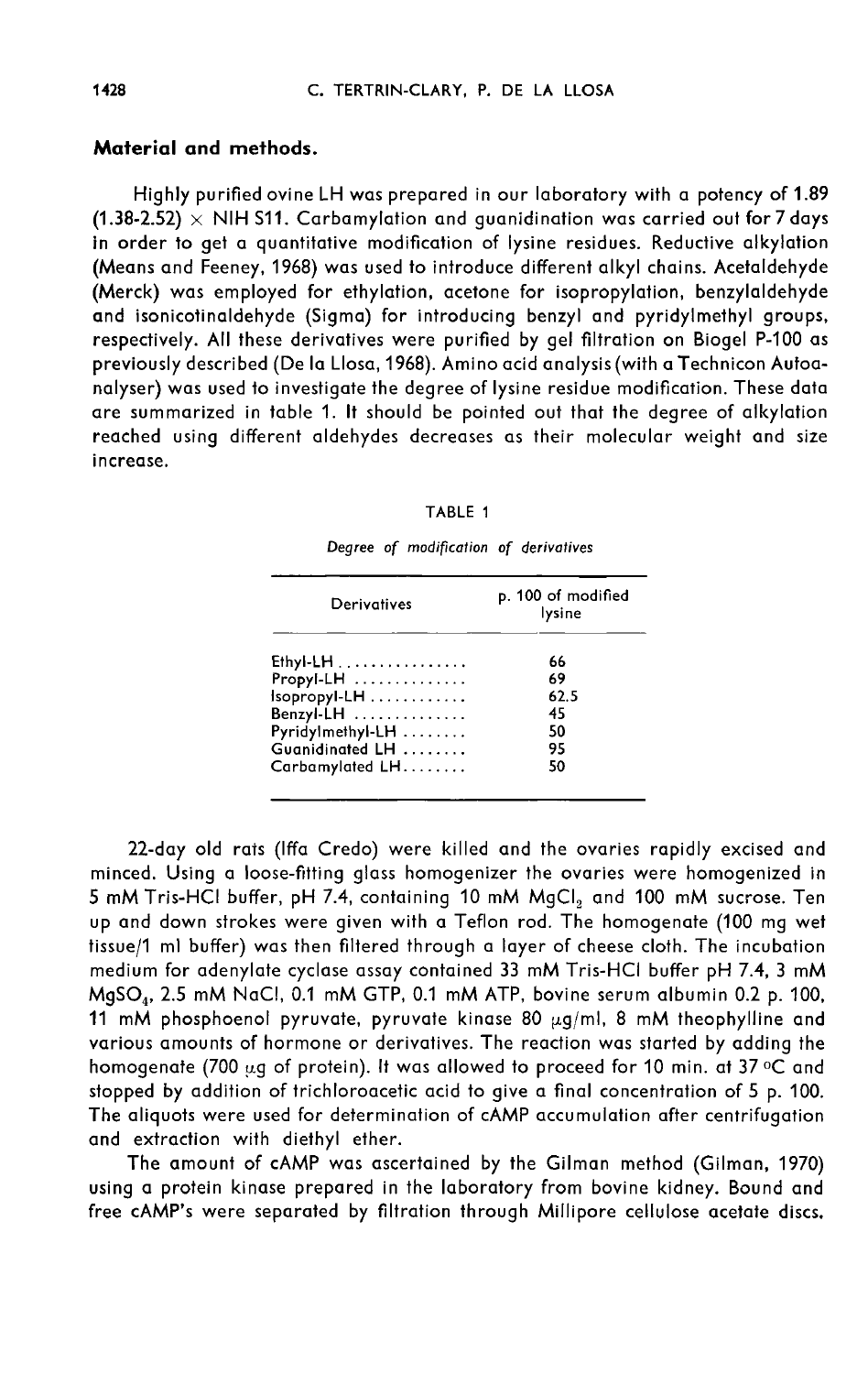Radioactivity was determined with a Tricarb Packard liquid scintillation spectrometer in a solution of PPO and POPOP in toluene. The protein content was assessed by Lowry's method (Lowry et al., 1951) using bovine serum albumin as a standard. Adenylate cyclase activity was expressed in terms of cAMP formed per mg of protein during a 10-min. period of incubation.

## Results.

Carbamylated LH. - Figure 1 shows the results obtained in adenylate cyclase stimulation with this derivative and with native LH. The relative potency of the carbamylated LH in terms of native LH is about 0.01. This very low activity is probably due to LH contamination. This confirms that positive lysine residue charges are essential for biological activity.

Guanidinated LH. - Figure 2 presents a comparison of the stimulation curves observed with this derivative and with native LH. Similar curves are obtained with a guanidinated derivative containing only 75 p. 100 of modified lysine, but maximal activity is then somewhat higher (70 p. 100 instead of 40 p. 100) and the  $A_{50}$  is not significantly different.



- FIG. 1. Activation of rat ovarian adenylate cyclase by lutropin and carbamylated lutropin. Adenylate cyclase activity was measured in the presence of increasing amounts of lutropin and derivative. The reaction was initiated by the addition of rat ovarian homogenate. The ordinate values indicate cAMP accumulation during a 10-min. incubation period at 37 °C. Reaction was stopped by addition of TCA. Arrows indicate A 50 values (hormonal concentration leading to half maximal activation of adenylate cyclase).
- FIG. 2. Activation of rat ovarian adenylate cyclase by LH and guanidinated LH. Incubation was achieved in conditions similar to those of figure 1. A<sub>50</sub> values are 1.7  $\times$  10<sup>-7</sup> M and 2.7  $\times$  10<sup>-7</sup> M, respectively.

Alkylated LH. - Figures 3 and 4 show typical dose response curves of the alkylated derivatives. Propyl LH gives results similar to those for isopropyl LH. No significant difference is observed between the  $A_{50}$ 's of ethyl and isopropyl derivatives and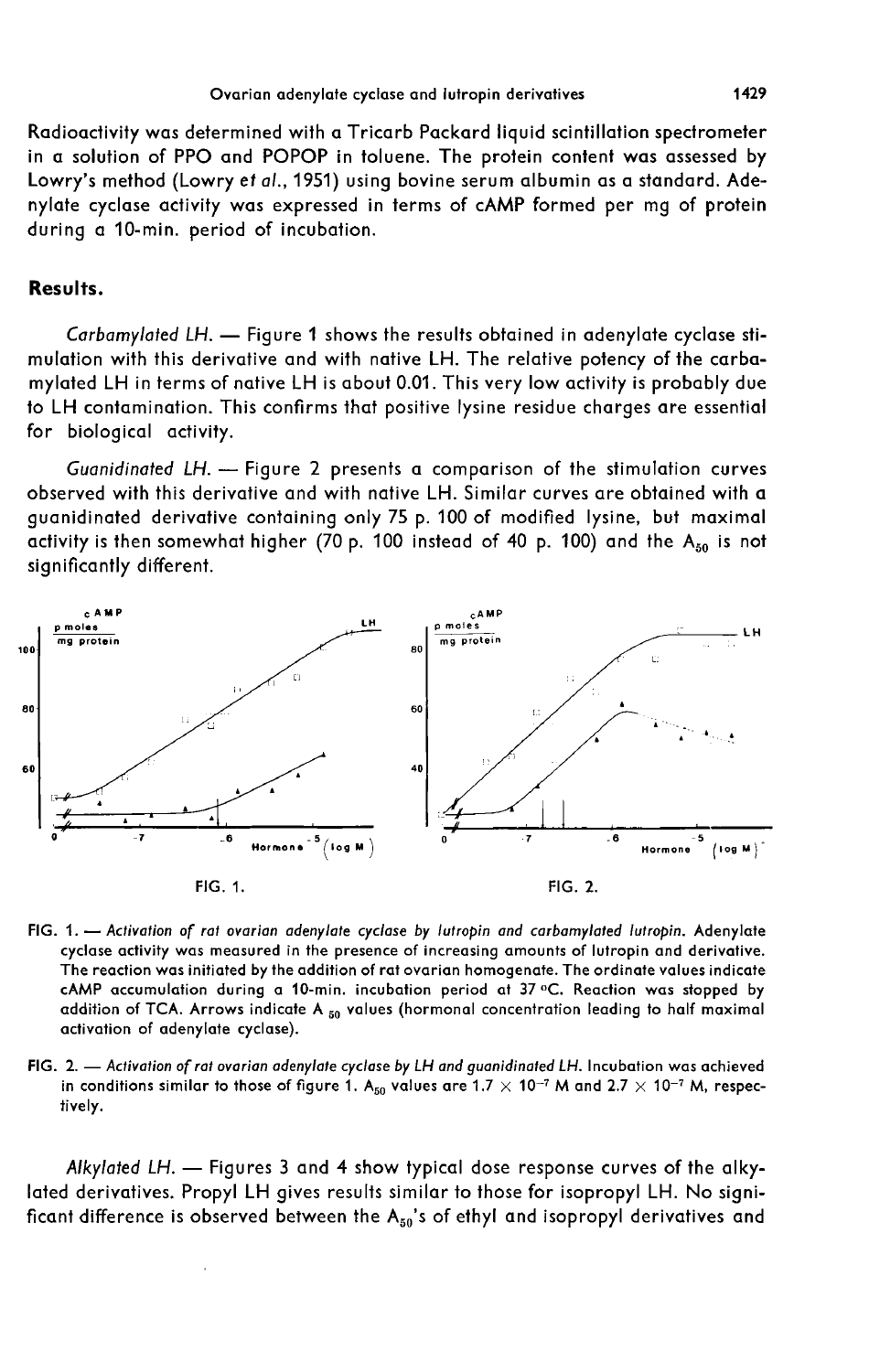that of native LH. The maximal activation obtained with these derivatives is lower than that reached with native LH and it seems to decrease with the length of the alkyl chain.

The curves corresponding to benzyl LH (fig. 5) and pyridymethyl LH (fig. 6) are quite similar and the  $A_{50}$  is higher than for native LH.



- FIG. 3. Activation of rat ovarian adenylate cyclase by LH and ethylated LH. Incubation was achieved in conditions similar to those mentioned in figure 1. A<sub>so</sub> values are 4.0  $\times$  10<sup>-7</sup> M and 5.0  $\times$  10<sup>-7</sup> M, respectively.
- FIG. 4. Activation of rat ovarian adenylate cyclase by LH and isopropylated LH. Incubation was achieved in conditions similar to those of figure 1. A<sub>50</sub> values are 3.7  $\times$  10<sup>-7</sup> M and 4.3  $\times$  10<sup>-7</sup> M, respectively.



- FIG. 5. Activation of rat ovarian adenylate cyclase by LH and benzylated LH. Incubation was achieved in conditions similar to those of figure 1. A<sub>50</sub> values are 4.0  $\times$  10<sup>-7</sup> M and 1.3  $\times$  10<sup>-6</sup> M, respectively.
	- FIG. 6. Activation of rat ovarian adenylate cyclase by LH and pyridylmethyl LH. A<sub>50</sub> values are 2.1  $\times$  10<sup>-7</sup> M and 7.5  $\times$  10<sup>-7</sup> M, respectively.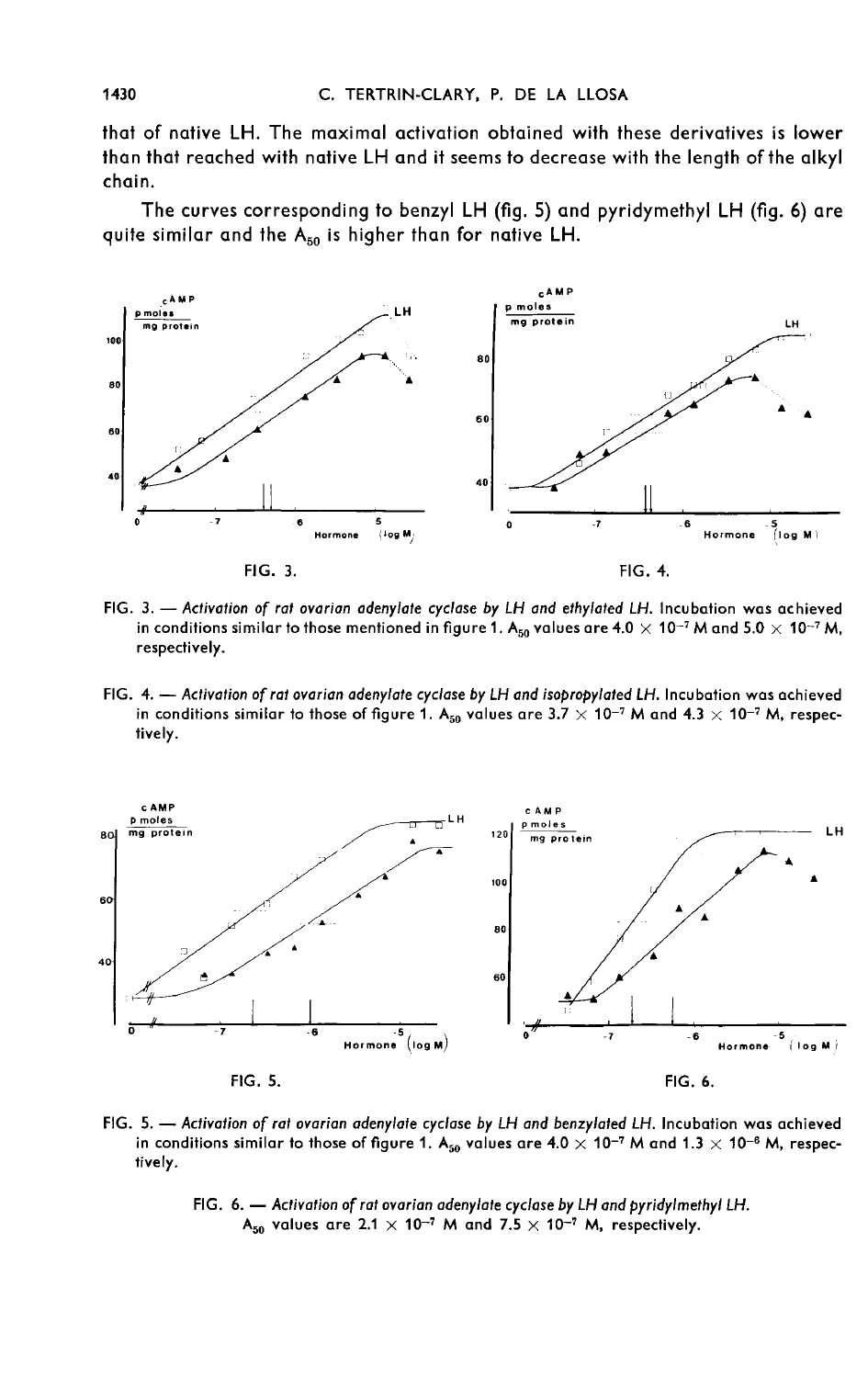## Discussion.

The comparaison between the values observed for the three parameters indicated above is summarized in table 2. The response of juvenile rat ovarian adenylate cyclase to LH is observed in the same zone of concentration as that reported by other authors (Fontaine et al., 1973 ; Mason et al.,1973). Data concerning methyl LH were previously reported elswhere (Tertrin-Clary and De la Llosa, 1975). As can be seen, the maximal activation of ovarian adenylate cyclase induced by the alkylated derivatives seems to decrease with the length of the alkyl chain introduced. The fact that this effect is not so evident in the case of benzyl and pyridylmethyl derivatives may be explained by the degree of alkylation of these derivatives which was lower (50 p. 100) than for the other modified hormones (60-80 p. 100).

#### TABLE 2

Some characteristics of rat ovarian adenviate cyclase stimulation by different LH derivatives obtained by lysine residue modification

| Derivatives        | Maximal<br>activa-<br>tion $(a)$ | $A_{50}$ LH<br>$A_{50}$ derivative $(b)$ | Relative<br>potency $(c)$ | Relative<br>potency<br>$O$ AAD test $(d)$ | <b>Binding</b><br>activity<br>(corpora<br>lutea) $(e)$ |
|--------------------|----------------------------------|------------------------------------------|---------------------------|-------------------------------------------|--------------------------------------------------------|
| Methyl-LH $\ldots$ | 1.5                              | 0.83                                     | 2.1                       | $1.43(1.01 - 2.02)$                       | 0.97                                                   |
| $Ethyl-LH$         | 0.85                             | 0.83                                     | 0.3                       | $0.35(0.20-0.60)$                         | 0.25                                                   |
| $Propyl-LH$        | 0.70                             | 0.63                                     | 0.3                       |                                           |                                                        |
| $Isopropyl-LH$     | 0.70                             | 0.83                                     | 0.4                       | $0.08(0.04-0.18)$                         | 0.16                                                   |
| Benzyl-LH          | 0.90                             | 0.31                                     | 0.2                       |                                           |                                                        |
| $Pyridylmethyl-LH$ | 0.90                             | 0.33                                     | 0.2                       |                                           |                                                        |
| Guanidinated LH    | 0.40                             | 0.63                                     | 0.2                       | $0.55(0.29-1.04)$                         | 0.31                                                   |
| Carbamylated LH    | $\overline{\phantom{0}}$         |                                          | 0.01                      | $0.06(0.01 - 0.30)$                       | 0.005                                                  |

(a) In terms of maximal activation produced by native LH.

 $(^b)$  A<sub>50</sub> = concentration needed to obtain half-maximal activation.

(c) Resulting from comparison of the concentrations needed for obtaining the cAMP production observed in half-maximal activation by native LH.

 $(4)$  De la Llosa et al. (1974).

 $\left(\begin{matrix}e\\end{matrix}\right)$  De la Llosa-Hermier et al. (1977).

In the radioligand receptor assay, the affinity of the ethylated and isopropylated derivatives for different receptors appears to be significantly lower than that of native LH (De la Llosa-Hermier et al., 1977). The introduction of C-2 or C-3 chains into the amino-groups seems sufficient to diminish the affinity of the hormones for the receptors. Nothing similar is observed concerning the value of the concentration necessary<br>for half-maximal stimulation  $(A_{50})$  of ovarian adenylate cyclase. These data were<br>established using different biological material whic established using different biological material which may explain the apparent discrepancies. We are now investigating whether similar results may be obtained using the same biological material for the two tests (Leydig cells). In any case, we think that if these facts and these discrepancies are confirmed there will be no contradictions in the data. Interaction of the hormone with the receptors and interaction of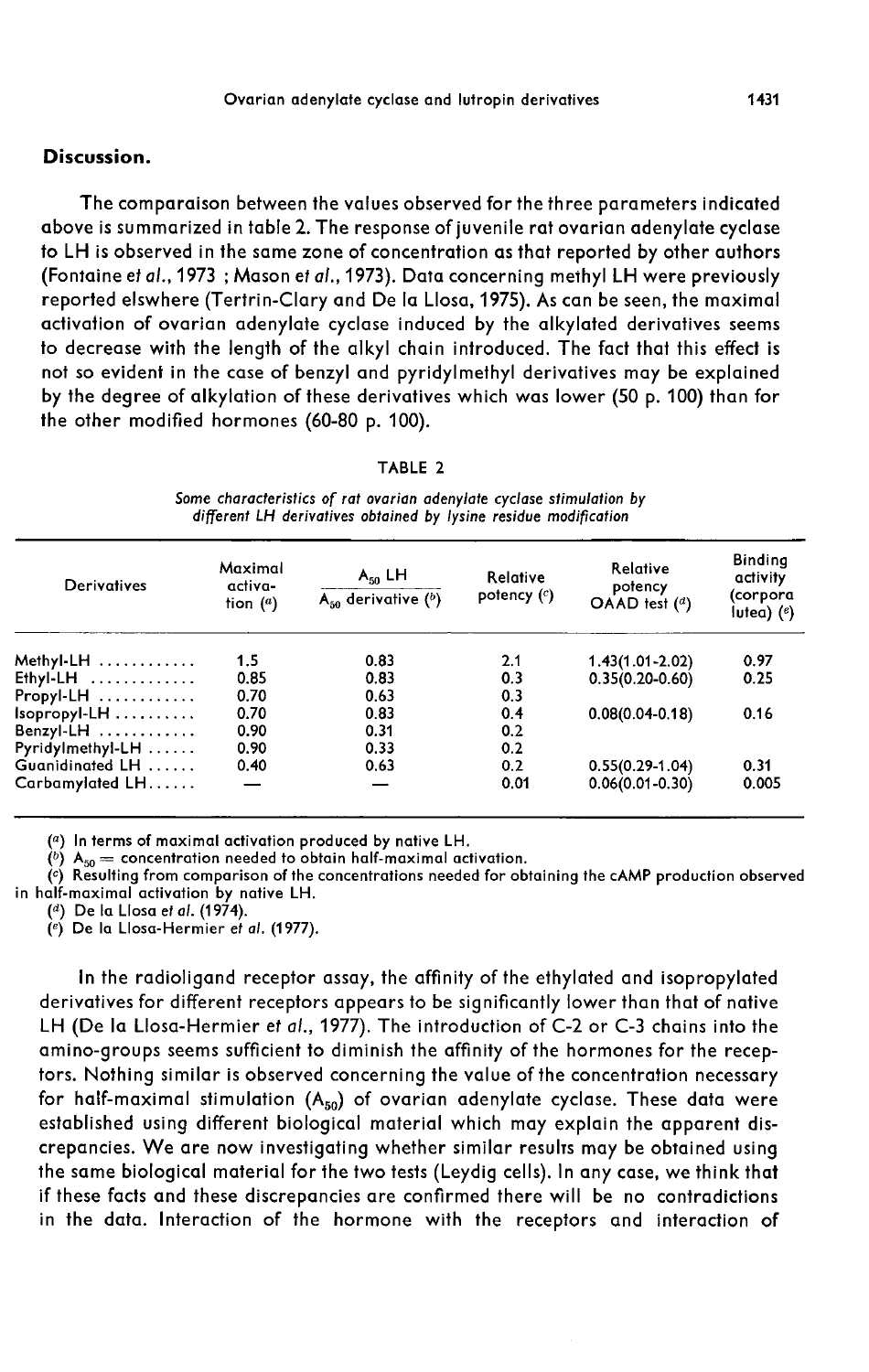the hormone-receptor complex with the adenylate cyclase could constitue two different subsequent events in the LH action mechanism as it is conceived in the mobile receptor hypothesis (Cuatrecasas and Hollenberg, 1976). The « apparent affinities » of the hormone for the receptor and for the adenylate cyclase system would then appear to be altered to a different degree by the same chemical modification.

The introduction of groups of greater molecular size (benzyl, pyridymethyl), however, leads to a significant change in the  $A_{50}$  value, suggesting a decrease of the « apparent affinity » of these derivatives for the enzyme system. This is probably due to steric hindrance and/or to distortion of the molecular conformation of the hormone. The similar pattern of the dose response curves of these two different derivatives suggests, on the other hand, that the presence of a basic group in position 4 of the cycle does not seriously alter the biological properties of the derivatives.

The guanidinated derivative appears to be less active than native LH, but it exhibits significant activity even when guanidination is almost quantitative. Liu et al. (1975) reported, however, that a completely guanidinated LH was practically inactive in the radioligand receptor assay (rat testis homogenate) as well as in the ovarian ascorbic acid depletion test (0.03 and 0.04 in terms of native LH). We must therefore compare the action of these derivatives on the same biological material at different levels.

The results reported in the present work confirm the general conclusions previously reached using other bioassays and concerning the relationships between chemical structure and biological activity. It appears, however, that the effect on biological activity caused by these modifications can be quantitatively different when different criteria are used to measure derivative potency : cAMP accumulation in the rat ovary, receptor binding or ovarian ascorbic acid depletion in vivo.

Further investigation will be necessary to determine if these differences are due to the different nature of the target organ or to a non-strict correlation between the three phenomena.

> Reçu en mai 1978. Accepté en juillet 1978.

Acknlowledgements. - We acknowledge the help of Dr Jutisz who kindly provided the ovine LH and of Mr Poissonnier who prepared it. This work was supported in part by the Délégation à la Recherche Scientifique et Technique, Contrat nº 74-70580.

Résumé. La stimulation de l'adényclase ovarienne de ratte prépubère par différents dérivés de la lutropine (hormone lutéinisante, LH) a été étudiée. Ces dérivés ont été préparés par modifications chimiques des résidus de lysine de la LH. La LH carbamylée est inactive mais les dérivés dans lesquels la charge positive des groupes aminés est préservée sont actifs. Dans le cas des dérivés alkylés, la capacité de stimuler l'adénylcyclase diminue lorsque la longueur de la chaîne alkylée augmente. Dans le cas des dérivés ethylé et isopropylé, seule l'activation maximale est diminuée sans changement significatif de la concentration nécessaire pour obtenir la moitié de la stimulation maximale  $(A_{50})$ . La LH guanidylée (dont 95 p. 100 des résidus de lysine sont modifiés) est toujours active.